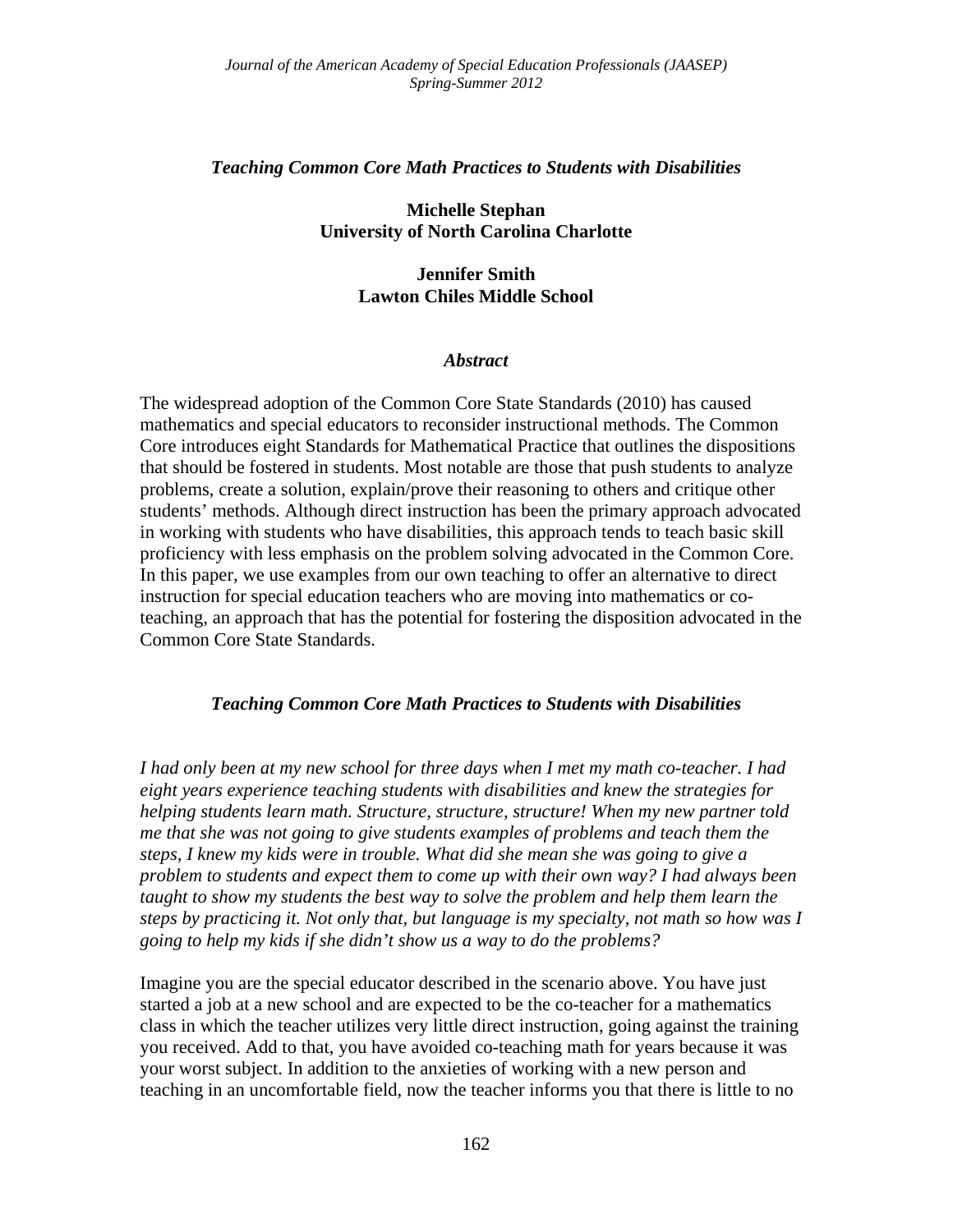lecture in class; you and she will be posing problems and listening to students' unique, personal solution methods. The co-teacher described above is actually one of the authors of this paper and luckily did not run out of the room requesting reassignment from the principal! Together with the regular education teacher, we spent three years crafting a coteaching approach that incorporated the sentiments echoed in the new Common Core Math State Standards. We write this article to share this approach with others who may be facing similar challenges in their schools.

Recent reform recommendations (NCTM, 1991, 2006) and the adoption of the Common Core State Standards (2010) have led principals, teachers, parents and others invested in mathematics education to reconsider instructional methods. Not only are mathematics educators still expected to teach basic skills to students but they are also charged with engaging students in the critical thinking that creates deeper conceptual understanding. Besides detailing the key content that teachers need to teach, The Common Core State Standards introduces eight Standards for Mathematical Practice that outlines the dispositions that should be fostered in students. Most notable are those that push students to analyze problems, create a solution, explain/prove their reasoning to others and critique other students' methods. These Practice Standards lead us to question our approach to teaching students with disabilities. Although direct instruction has been the primary approach advocated in working with students who have disabilities, this approach tends to teach basic skill proficiency with less emphasis on the conceptual understanding. A question that comes to mind, then, is how do we teach the eight Mathematical Practice Standards to students with disabilities if we rely solely on direct instruction? Some researchers have recently explored blending direct approaches with those that are more discovery (Hudson, Miller, & Butler, 2006; Scheuermann, Deshler, & Schumaker, 2009; Sheffield and Cruikshank, 2005). In this paper, we offer an alternative approach for special education teachers who are moving into mathematics or co-teaching, an approach that has the potential for fostering the disposition advocated in the Common Core State Standards.

#### *Common Core Mathematical Practice Standards*

In the Introduction to the Common Core State Standards for mathematics, there are eight mathematical practices outlined (see Table One). The Common Core writers make it clear that teachers should weave these mathematical practices into their teaching of the Content standards but do not give much guidance as to how to do that. How does a teacher choose tasks that encourage students to create their own meaningful solution?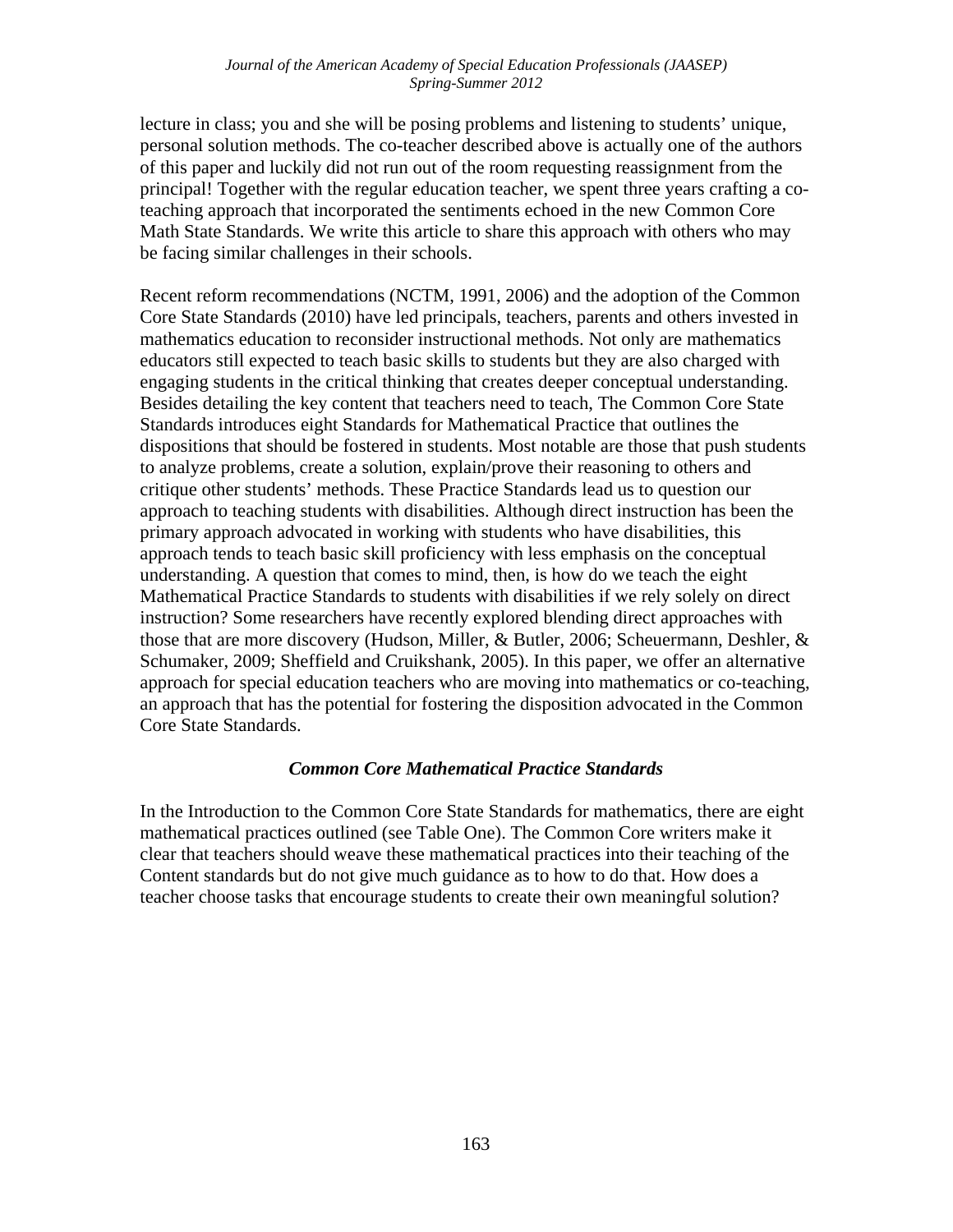**Mathematical Practice Standards (CCSS, 2010)** 

- **1. Make sense of problems and persevere in solving them.**
- **2. Reason abstractly and quantitatively**
- **3. Construct viable arguments and critique the reasoning of others.**
- **4. Model with mathematics.**
- **5. Use appropriate tools strategically.**
- **6. Attend to precision.**
- **7. Look for and make use of structure.**
- **8. Look for and express regularity in repeated reasoning.**

How do students learn to persevere in problem solving and what does a teacher do to support frustrated students? How does a teacher support students to construct an argument and analyze other students' solution for understanding? Add to that, what if the majority of the class is students who are performing below grade level, many of whom have special needs? What does a Standards-based classroom look like, in particular for students with disabilities? As mathematics and special education teachers who have had great success with all students, including students with disabilities, we begin to explore these questions by first defining more explicitly what we think is the goal of education for all students, not just regular education students. Then, we will illustrate what a Standards-based classroom looks like in an inclusion setting by sharing two examples from our classroom. Our intent is to show how this type of learning is possible for students with disabilities given the right teacher with the right conviction and disposition to believe this type of learning is possible for all students.

## *A Question of Autonomy*

Many researchers contend that one of the most important contributions that education can make in individuals' lives is to their development of autonomy (e.g., Piaget, 1948/1973; Kamii, 1982; Yackel and Cobb, 1996). Autonomy is defined as the determination to be self-governing, to make rules oneself rather than rely on the rules of others to make one's decisions (heteronomy). Kamii (1982) suggests that autonomy is the ability to think for oneself and make decisions independently of the promise of rewards or punishments. The Eight Common Core Mathematical Practices might be viewed as principles that encourage students' autonomy in mathematics. Rather than viewing mathematics as a set of rules and facts to be memorized, students are encouraged to explore the domain, taking responsibility for creating a meaningful solution. Mathematics is rich with problems that beg creative solutions, and students' creativity, curiosity, and perseverance should be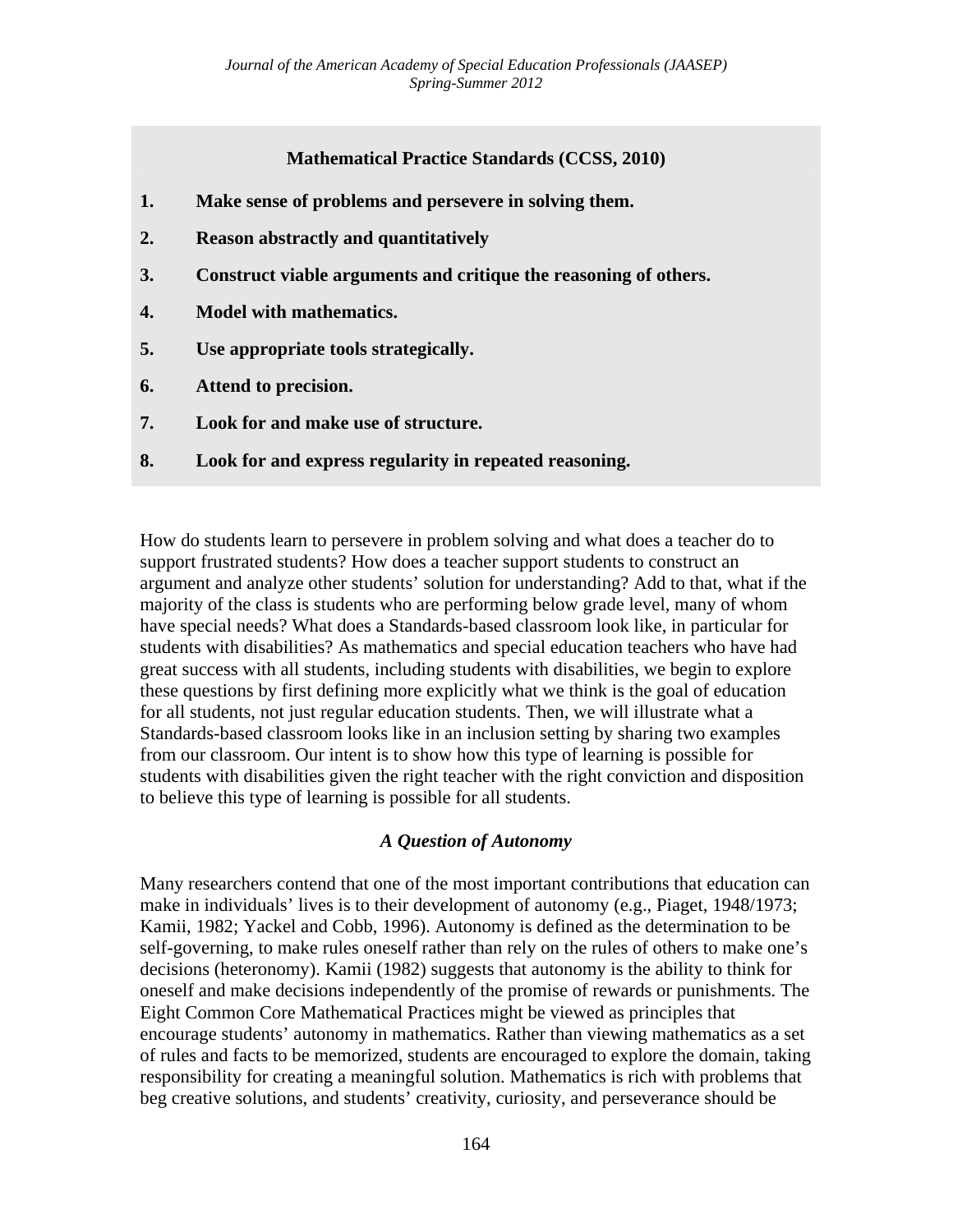fostered. This same type of autonomy and thinking parallels many of the initiatives we had for students' behavior and social skills in our classroom. Therefore, grounding practice in this approach reflects more than just the trends in mathematics standards. Both direct instruction and teaching for autonomy have been associated with increasing student achievement. Therefore, we do not argue that one approach is better than the other, but rather that teaching for autonomy has the potential to fulfill the call of the Core Mathematical Practices by creating autonomous mathematical thinkers and can address behavioral/social goals for many students included in traditional mathematics classes. In the following sections we show how co-teachers can use a standards-based approach in teaching students both with and without disabilities whether in a co-taught, self-contained or general education class.

#### *Standards-Based Approach: Whole Class Example*

The following episode is taken from our seventh-grade co-taught classroom where the students had been learning integer concepts and operations while working through a fiveweek unit. The class was comprised of 20 students, 5 of them were students with disabilities and 13 students were working below grade level. The special educator had 10 years experience teaching students with disabilities, and had been teaching in a standardsbased environment for three years. In the classroom, students began instruction within a realistic context of finance, learning that a person's net worth is the difference between his total assets and total debts  $(CMP2<sup>1</sup>)$ . Problems progressed by encouraging students to compare the net worths of two or more people, sometimes with a person's net worth being negative. Students' activity moved towards reasoning with and symbolizing the effect of various transactions on a person's net worth (CMP2). For example, if Brad's net worth was \$10,000 but he added a debt of \$2000 (the transaction), what would be his new net worth (\$8000)? We introduced a vertical number line to record students' solutions, simultaneously recording their transactions in number sentences (e.g.,  $10,000 + (-2000) =$ 8000; CMP4). For a full description of the instructional sequence, see Author (2009). Class periods were typically structured in three parts: Introduction (of the task), ranging from 1-7 minutes, Exploration, from 5-20 minutes, and Debrief Session, from 15-20 minutes. On this particular day, the teacher took approximately three minutes to introduce the task. Rather than direct instruct students how to find correct answers to the problem, the teachers merely introduced the problem and asked students to come up with their own solutions. RET is used to signify the regular education teacher with COT standing for the co-teacher:

RET: OK, here's the activity today [shows Figure One]. Ruben was looking at his net worth statement one night while he was drinking his coffee trying to stay awake, working out his finances. And he spilled coffee on it. What I want you to do is, he had a net worth to start with, Mariana, of \$10,000. That's not too bad, right Brad? That's pretty good. And a transaction or something happens or several, whatever, but it got a stain on it and

 $\begin{array}{c|c}\n\hline\n\text{1}\n\end{array}$ <sup>1</sup> We use the code CMP2 to refer to Core Mathematical Practice 2, for instance. These Practices

are listed in Table One for reference.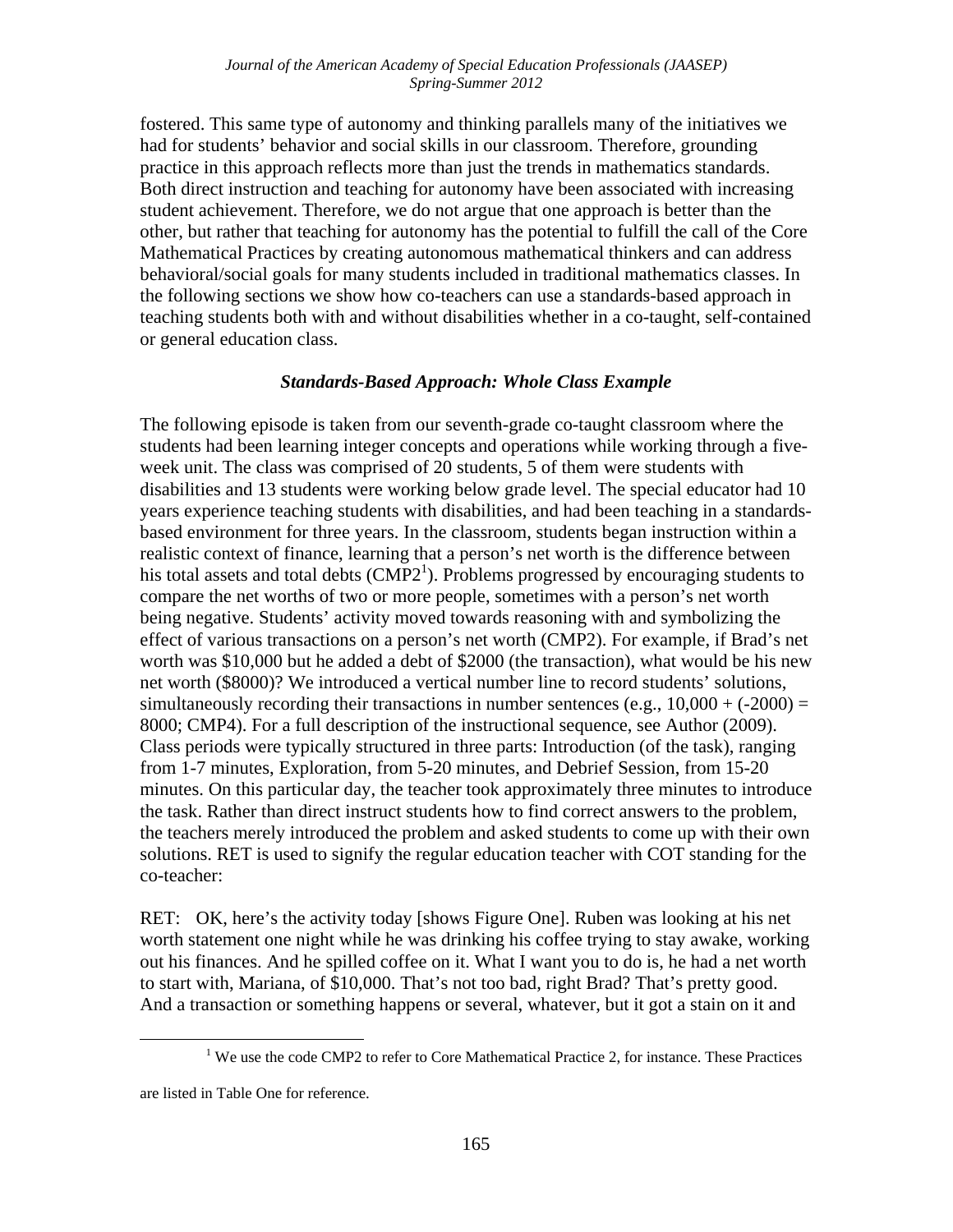you can't see what has happened under here. But he ends up with a net worth of \$7000. He wants to know, what are some possible transactions that could have happened under here?



Figure One. Ruben's Coffee Stain Activity Page.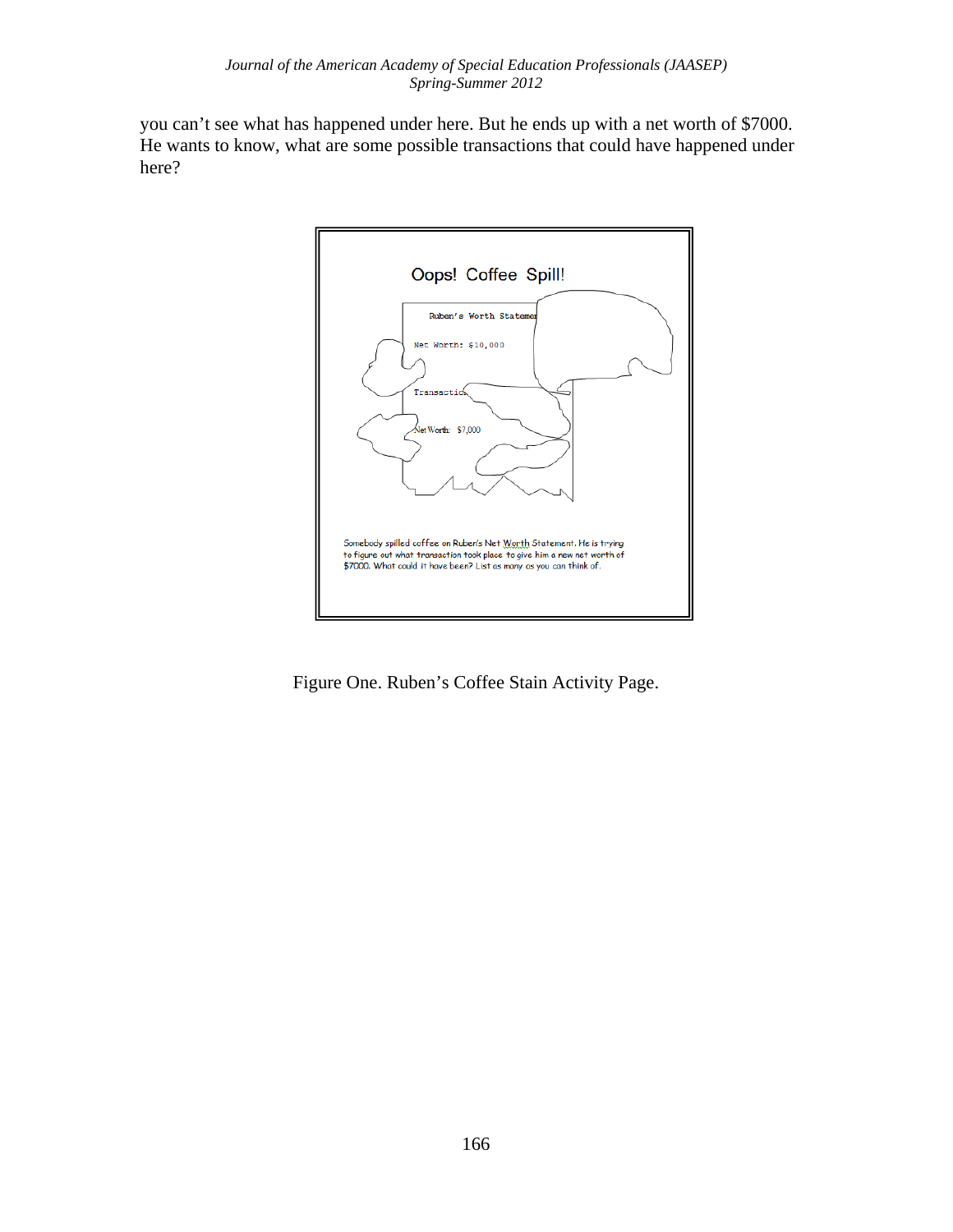Students had been working in groups of three to this point in the year so they naturally fell into group work this day, asking their partners for help or comparing their answers with one another as they worked (CMP1). No one was off task as they worked and students with disabilities worked alongside those without to create their own answers to the task. While students created various transactions, the two teachers walked around the room to learn what transactions students had developed. Since over half the class was identified as below grade level, we expected a lot of questions. Both teachers fought our old instincts to direct instruct struggling students. We did not show students how to solve the problem, give hints to struggling students, or fix any students' mistakes, but merely asked students how they came up with their answers and encouraged struggling students either to keep trying (CMP1) or talk with their partners for ideas (CMP3). When students, including those with disabilities, asked if they had a correct transaction, the teachers either said, "Please share it during whole class discussion and we'll see what your friends say" (CMP3) or the teachers read the student's transaction out loud and encouraged her to write it in symbols (CMP4). In our prior teaching practice, we probably would have answered this student with either a yes and given him praise or a no and direct instructed him. This particular exploration time lasted about 3 minutes and then the debriefing session began. Just before the RET began the whole class discussion, she and the COT huddled at the side of the classroom to compare the strategies they had seen, discuss any difficulties students had, and plan who was going to present their thinking.

| Gage:                              | Can I show my way?                                                                                               |
|------------------------------------|------------------------------------------------------------------------------------------------------------------|
| RET:                               | We're going to get a bunch of ways up there. So, Brad <sup>2</sup> , give us one of                              |
| yours.                             |                                                                                                                  |
| $\text{Brad}^{\text{B}}$ :         | Uh, plus negative 3000 [RET writes $10,000 + (-3000) = 7000$                                                     |
| $(CMP4)$ ].                        |                                                                                                                  |
| RET:                               | How many people had that one? [Many students raise their hands]                                                  |
|                                    | Everybody had that one, I think. Did you have that one Anthony <sup>D, B</sup> [nods yes]. Charlie <sup>D,</sup> |
| $B$ , do you have a different one? |                                                                                                                  |
| Charlie <sup>D, B</sup> :          | Never mind.                                                                                                      |
| COT:                               | You've got one!                                                                                                  |
| Charlie <sup>D, B</sup> :          | I know, but it's the same as theirs.                                                                             |
|                                    |                                                                                                                  |

The session continued with students offering - (+3000) and - (-3000). Students immediately rejected the second transaction (CMP3) because, as Marsha<sup>B</sup> said, "but he's supposed to go down money" and "You're taking away a debt," said Seth<sup>D</sup>. Dusty then offered  $-(+800)$   $-(+2200)$  and some students noticed for the first time that more than one

 <sup>2</sup>  $2$  If a student's name has a superscript, a B means she was performing below grade level and a D

means she had been identified as having a disability. If there is no superscript, she was at or above grade

level with no documented learning disability.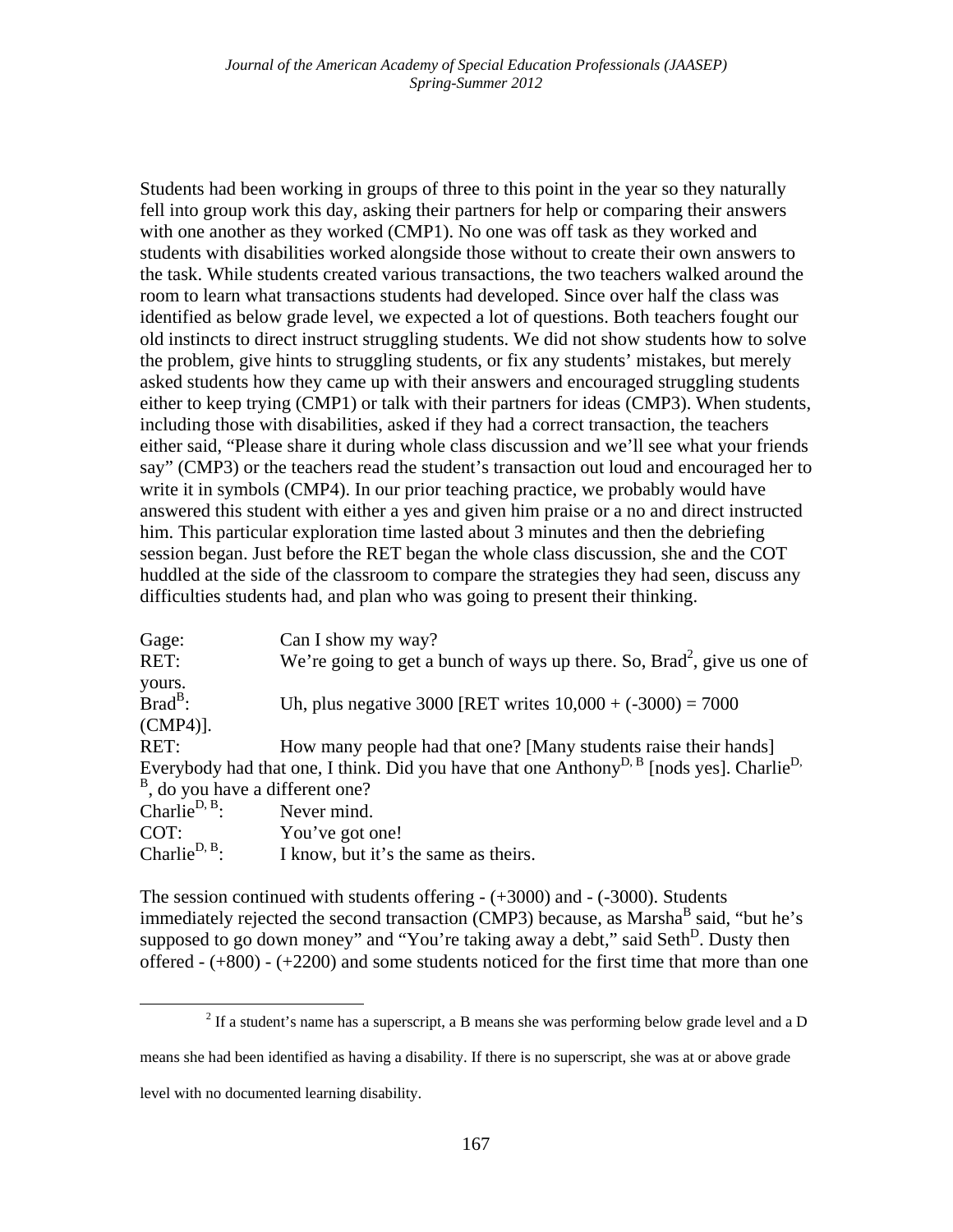transaction might be possible. The co-teacher asked students to analyze Dusty's answer to make sure they agreed (CMP3) and when they all did, Charlie<sup>D, B</sup> offered  $-(+1000) +$ (-2000). The regular education teacher asked students to analyze Charlie's transactions (CMP3) and decide whether they agreed or not. Not all students agreed, so Marsha asked Charlie for permission to prove his solution.

The RET drew a vertical number line on the board with 10,000 near the top (CMP4).

| Marsha $B$ : | OK, so you do the minus an asset of 1000.                                |
|--------------|--------------------------------------------------------------------------|
| RET:         | So, which direction do I go? [COT restates the question]                 |
| Marsha:      | You go down. Down. Very, very down [RET draws a down arrow from          |
| $10,000$ ].  |                                                                          |
| $StuartB$ :  | No you wouldn't.                                                         |
| RET:         | Take away a 1000 asset [writes $- (+1000)$ next to the arrow]. You don't |
|              | think she would go down? [to Stuart]                                     |
| Stuart:      | No, yeah!                                                                |
| Marsha:      | And then.                                                                |



Figure Two. The teacher's symbolizing.

| RET:              | Oh wait, where do I land?                                                                    |
|-------------------|----------------------------------------------------------------------------------------------|
| Marsha:           | Then, you land at 9000. [RET writes 9000 at the end of the arrow] Then,<br>you add a debt of |
| RET:              | I'm assuming that goes down [draws down arrow from 9000].                                    |
| Students:         | It does go down.                                                                             |
| RET:              | It does go down? Gage, yes, no?                                                              |
| $\text{Brad}^B$ : | You're taking away an asset.                                                                 |
| Student:          | No, you're taking away a debt.                                                               |
| Student:          | No, then it goes up.                                                                         |
| $TishaB$ :        | If you add a debt it goes down.                                                              |
| Marsha:           | If you're adding a debt [RET writes $+(-2000)$ on an arrow] you do that and                  |
|                   | it should get you to 7000.                                                                   |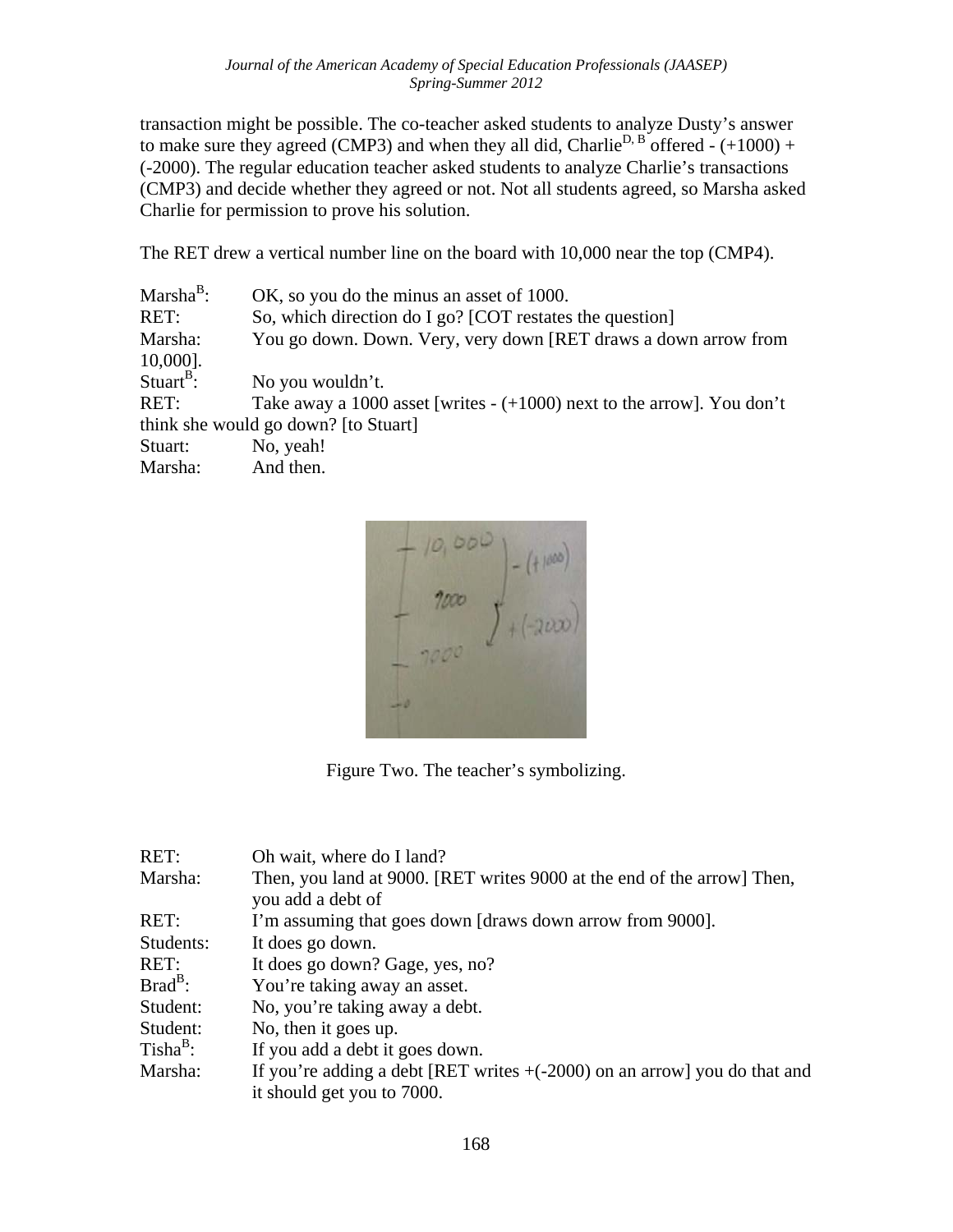| RET:       | What do you think?    |
|------------|-----------------------|
| $Seth^D$ : | $2000 + 1000 = 3000.$ |

The class continued with other students offering transactions. The teachers asked students to study them and indicate (dis)agreement. When about five different transactions had been analyzed and accepted by students, the teacher launched a similar problem and began another cycle of exploration and whole class discussion. During the second exploration time, the RET and COT visited students who had processing disabilities to ensure that they had written down all correct answers and explicitly instructed if a student did not understand the solutions that had been presented.

### *Reflection on Example One*

The example illustrates the roles and responsibilities that standards-based co-teachers take on during different parts of classroom instruction. First, a lot of work occurs outside of class in order to have a successful *introduction*. The problems that the co-teachers chose were essential for students' success and have the following qualities: grounded in real-world imagery, open-ended (not just one right answer), and accessible to all students regardless of ability. Students can readily relate to realistic scenarios and find them highly motivating, in contrast to memorizing basic facts or computing answers to a long list of symbolic problems. Almost all the students in the class above were highly motivated to find multiple solutions to the problem (CMP1) and strived to write them in symbolic means (CMP4). Students with disabilities, in particular, benefit from the concrete to abstract approach because too often they have difficulty processing the abstract symbols.

The tasks that co-teachers choose ought to connect enough with students' prior experiences so that all students have an entry point into the activity. Otherwise, coteachers will find themselves employing direct instruction more than they intended. In our case, we expected that students with processing disabilities to be able to write at least two transactions,  $+$  (-3000) and  $-$  (+3000) and others who might be operating at a more abstract level would write more sophisticated ones. Tasks that allow both struggling students to be successful and challenge higher-level students are hallmarks of an inclusive, standards-based classroom.

Finally, a good introduction does not include a teacher-lecture on how to solve the problems. Rather, it is a brief time in which the teacher reminds students' of their previous work, tells the story or dilemma for the explore time, and clarifies any questions about the task. Direct instruction about the problem's solution would defeat the coteachers' attempt to create autonomous mathematical thinkers, so we leave exploration time for *students'* explorations.

During *exploration* time, the co-teachers' role is to gather information about students' strategies. We will then use those data to engineer the whole class discussion. During the exploration, we learned that every student easily came up with the simplest solutions: - (+3000) and + (-3000). We also looked for erroneous solutions like - (-3000) as well as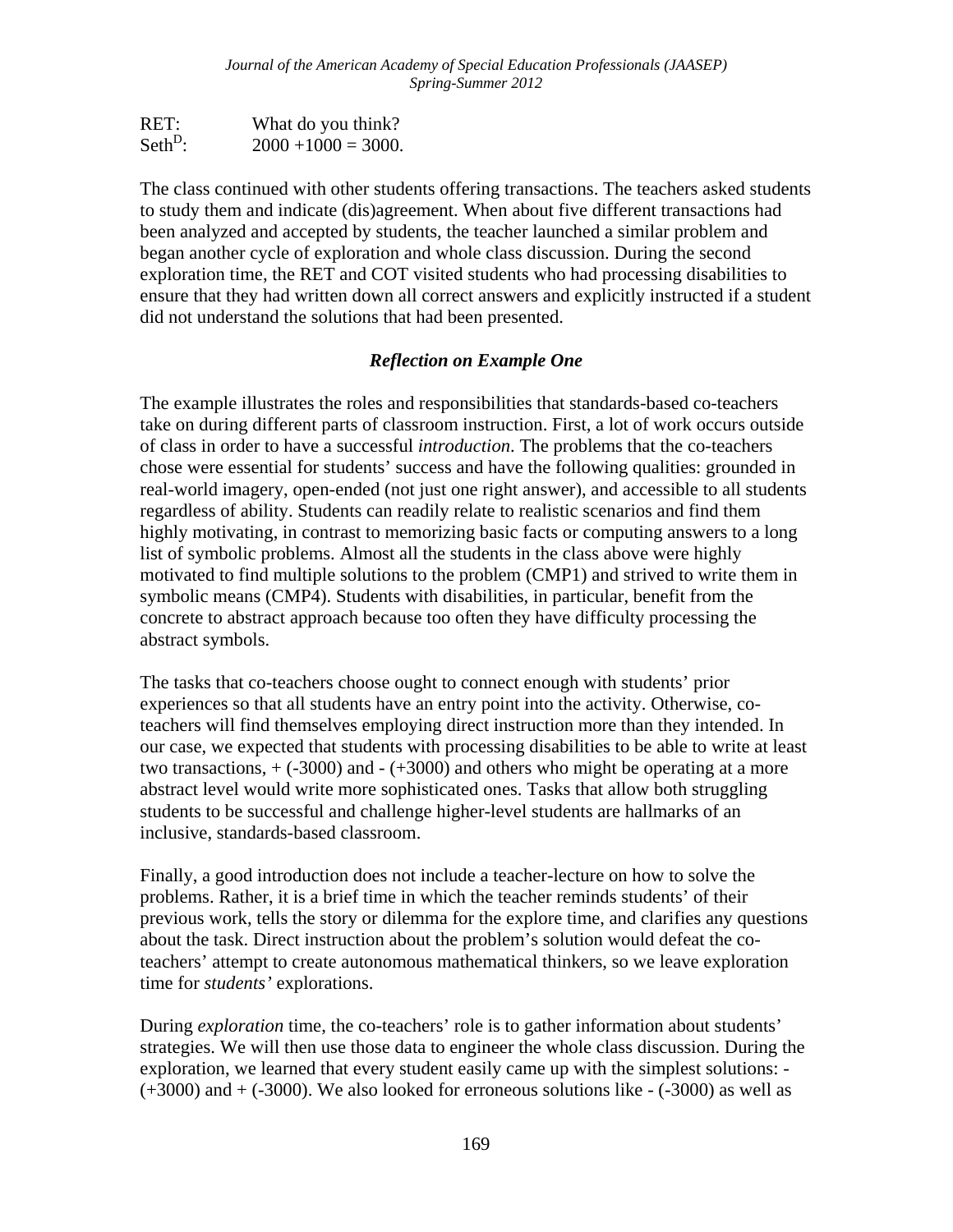solutions that involved more than one transaction, like  $- (+1000) - (+2000)$ . If we saw erroneous solutions, depending on the error, we would not correct it. If the error was in a silly calculation, we often told students they made a calculational mistake. However, if the error was conceptual and would lead to great discussion, we did not fix it.

The co-teachers' role during *explore* is not just to gather data. In addition, we are managing the student groups, making sure they are on task and working collaboratively. When students raise their hands requesting her help, we often respond by encouraging them to attempt the problem and persevere (CMP1). We ask the student to re-read the problem or ask a partner to clarify the problem. Often this will spur a student to new thinking, but if they ask for help solving it, we generally suggest that they think for a few minutes by themselves, go back to some previous problems, or get help from a partner.

During *whole-class* discussion the co-teachers' role is to facilitate students' sharing and questioning. We did this by huddling in the classroom first to discuss who would be presenting and in which order. To give Brad a chance to participate and get the simplest solutions on the board first, we started with his. We then moved to the more sophisticated solution which was introduced by one of our students with a disability.

As the discussion ensued, the teacher checked for understanding, posted more answers on the board, asked students to defend or disprove solutions, clarified student thinking, organized turn-taking, and modeled student thinking with a vertical number line (CMP4). Never once did the teacher offer her own explanation, but she used direct instruction to help students visualize the thinking of their classmates on the number line. When students had come to some consensus about the correctness of Charlie's and Marsha's solution, the teacher posed another "coffee stain" question with different numbers to give students a chance to use what they had learned during this discussion. In fact, most students quickly wrote the two easiest transactions and then raced to find solutions with multiple transactions.

## *Standards-based Approach: Small Group Example*

Our second example consists of dialogue that occurred during student exploration time. We share this example because it highlights the different role that the co-teachers, particularly the special educator, play during student exploration. During this exploration, students were deciding who had a higher net worth, Brad (-190,000) or Angelina (90,000) (See Figure Three). A student with a disability and below grade level had his hand up immediately as we broke for small group. When this happened, the RET assumed that Anthony was unable to answer the question or misunderstood the task, but as it turns out, he was eager to share his thinking.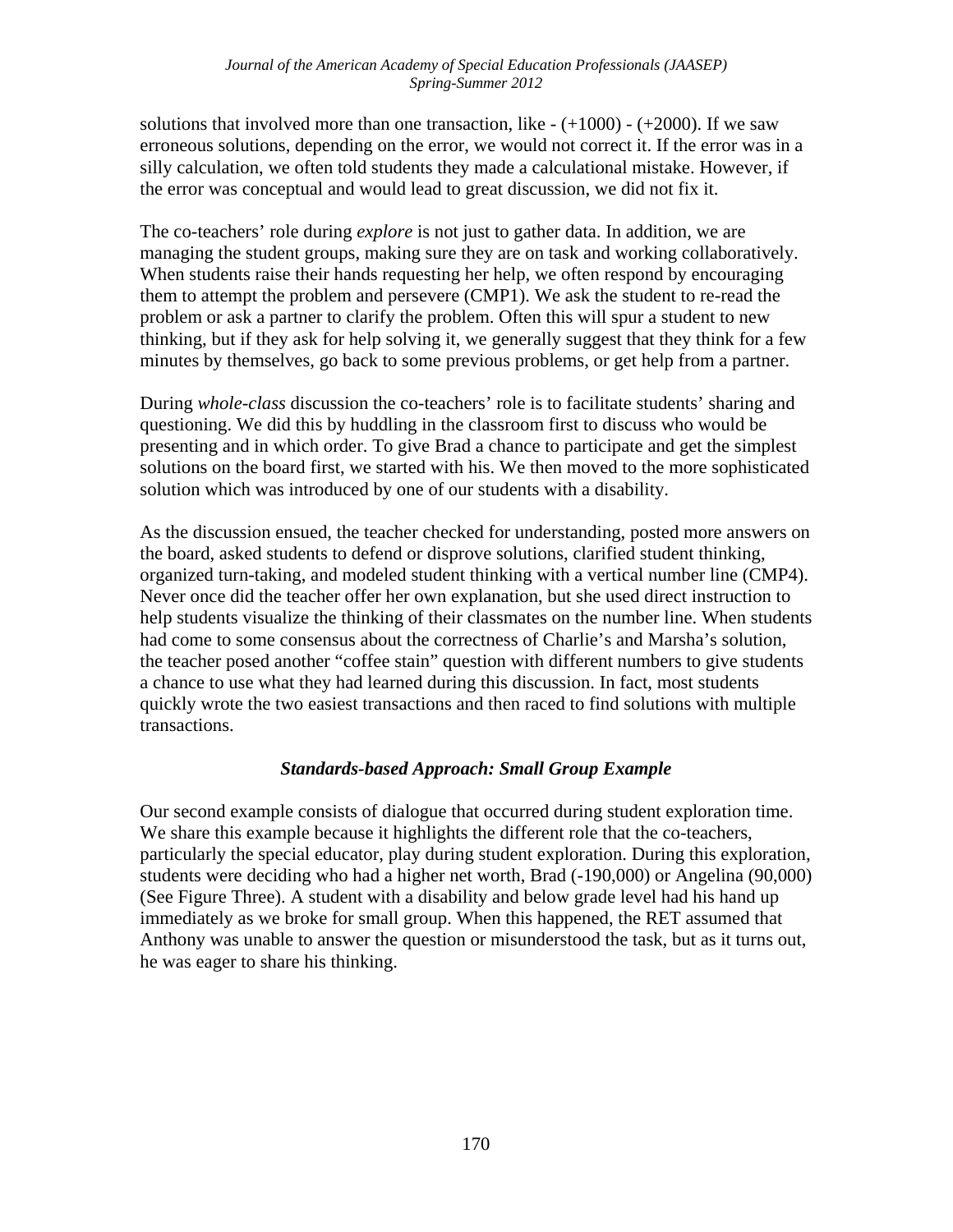| Net Worth Statement                                                                                                                                                     | Net Worth Statement                                                                                                                                                                  |
|-------------------------------------------------------------------------------------------------------------------------------------------------------------------------|--------------------------------------------------------------------------------------------------------------------------------------------------------------------------------------|
| Client Name Augelina                                                                                                                                                    | Client Name Brad                                                                                                                                                                     |
| <b>Cash Assets</b><br><b>Checking Account</b><br>Money Market Accounts<br>Savings Account<br>\$100,000                                                                  | <b>Cash Assets</b><br>Cash Bank Accounts<br>\$150,000<br>Money Market Accounts<br><b>Savings Account</b><br>Other                                                                    |
| <b>Investments</b><br>Restaurant<br>\$500,000<br>Owns a movie production<br>\$250,000<br>company<br>Owns Land in Namibia<br>\$90,000<br>Other<br><b>Personal Assets</b> | Investments<br>Owns a Planet Hollywood \$450,000<br>Mutual Funds<br><b>Real Estate</b><br>Other<br><b>Personal Assets</b><br>Car<br>Other                                            |
| <b>Total Assets</b>                                                                                                                                                     | <b>Total Assets</b>                                                                                                                                                                  |
| <b>Debts</b><br>Boat Loan<br>\$200,000<br>Penalty for pulling out<br>of a movie deal<br>\$650,000<br><b>Total Debts</b>                                                 | <b>Debts</b><br>Owes George Clooney<br>in gambling debts<br>\$90,000<br>Auto Loans<br>\$175,000<br>Owes Jennifer Anniston<br>a divorce settlement<br>\$525,000<br><b>Total Debts</b> |
| <b>NET WORTH</b>                                                                                                                                                        | <b>NET WORTH</b>                                                                                                                                                                     |

Who is worth more money when Brad and Angeline get married? Explain in complete sentences.

| Anthony <sup>B,D</sup> : |  |  |  |  |  |  |  |
|--------------------------|--|--|--|--|--|--|--|
|                          |  |  |  |  |  |  |  |
|                          |  |  |  |  |  |  |  |

|          | 190,000. He has nothing.                                           |
|----------|--------------------------------------------------------------------|
| RET:     | Wait, he's has \$600,000!                                          |
| Anthony: | But he has \$790,000 in debt and his debt overwhelms his assets.   |
| RET:     | Oh, it overwhelms what he has.                                     |
| Anthony: | So he's worth nothing.                                             |
| RET:     | He's worth nothing.                                                |
| Anthony: | He's worth less than nothing.                                      |
| RET:     | He's worth less than nothing. Alright, you guys bring that up [in] |
|          | whole class.                                                       |

The teacher's interactions with Anthony and his group lasted 35 seconds before she moved to the next group. Danny, Brad and Cody (two of whom worked below grade level) had decided that Brad had a lower net worth than Angelina.

| Danny:              | He's in debt \$190,000.                |
|---------------------|----------------------------------------|
| RET:                | Wait a minute, he's in debt \$790,000. |
| Brad <sup>B</sup> : | His net worth is \$190,000.            |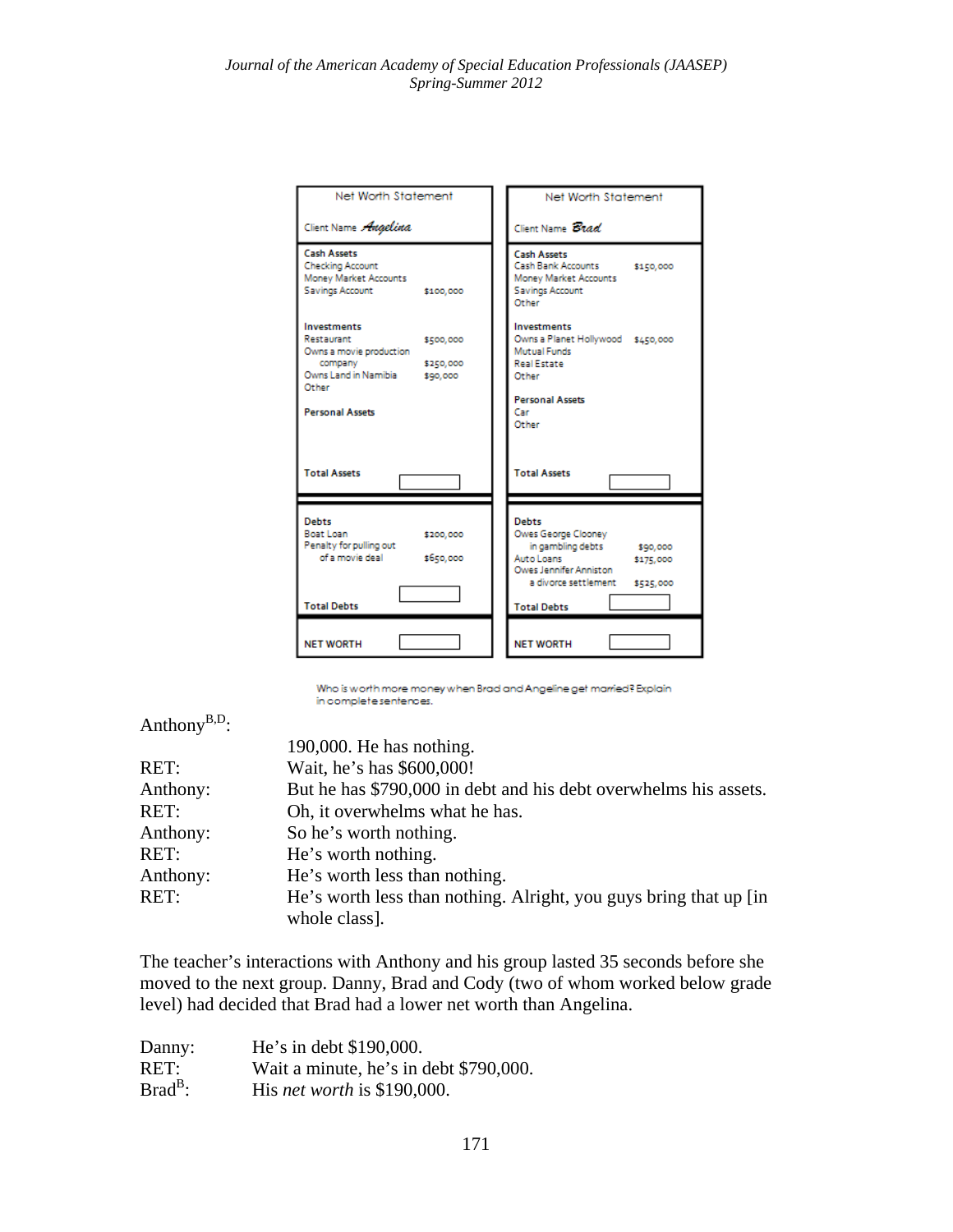| Danny: | His <i>net worth</i> is $$190,000$ .                                     |
|--------|--------------------------------------------------------------------------|
| RET:   | What does <i>that</i> mean?                                              |
| Danny: | He's in debt 190,000.                                                    |
| RET:   | But he's in debt 790,000. [looks confused]. I'm playing devil's advocate |
|        | with you. Do you see why I would say that? Y'all figure that out.        |

When Danny said that Brad was in debt \$190,000, the teacher was not sure if he meant that his net worth was -190,000 or that he felt Brad had 190,000 of debt. Brad's actual debt is 790,000 and the teacher was trying to see what a negative net worth meant to this group. She then, left them to work on that together after having spent 26 seconds at the group.

The RET's final small group interaction was with Seth's group and lasted 21 seconds. When the teacher asked who they had chosen, they responded Angelina.

| REF:                           | But his [Brad's] net worth is a bigger number?                              |
|--------------------------------|-----------------------------------------------------------------------------|
| $StuartB$ :                    | He has more in debt.                                                        |
| $\mathbf{Seth}^{\mathbf{D}}$ : | Because Angelina has 90,000 in <i>positive</i> and negatives mean less than |
| positives.                     |                                                                             |

The co-teacher, for her part, spent 30 seconds with one group asking them to explain how they calculated Brad's net worth.

| COT:  | What happened on this one?                              |
|-------|---------------------------------------------------------|
| Gage: | We got Brad.                                            |
| COT:  | How did you get that?                                   |
| Gage: | We got -190,000.                                        |
| COT:  | How did you get negative?                               |
| Gage: | Cause he has more debts.                                |
| COT:  | He has more debts.                                      |
| Mark: | Than assets. His <i>debts</i> are more than his assets. |

## *Reflection on Small Group Example*

We presented the small group interactions above to illustrate several points about the role of Standards-based co-teachers during small group exploration (CMP1). By its name, this time should be devoted to *student* exploration, not teacher problem solving. Our interactions lasted 28 seconds on average and were meant for us to both assess how students were thinking and, at times, provoke them to go deeper with the explanations. In the teacher's interactions with Anthony's small group, she was mainly there to be a sounding board for Anthony to share his answer and his reasoning (CMP3). When Anthony commented that a net worth of -190,000 meant Brad had nothing, the teacher merely repeated what Anthony's said leading him to modify his response to "less than nothing." In the second small group, the teacher again was invited by a student, Danny, to listen to his reasoning. He had also concluded that Brad's number was -190,000 but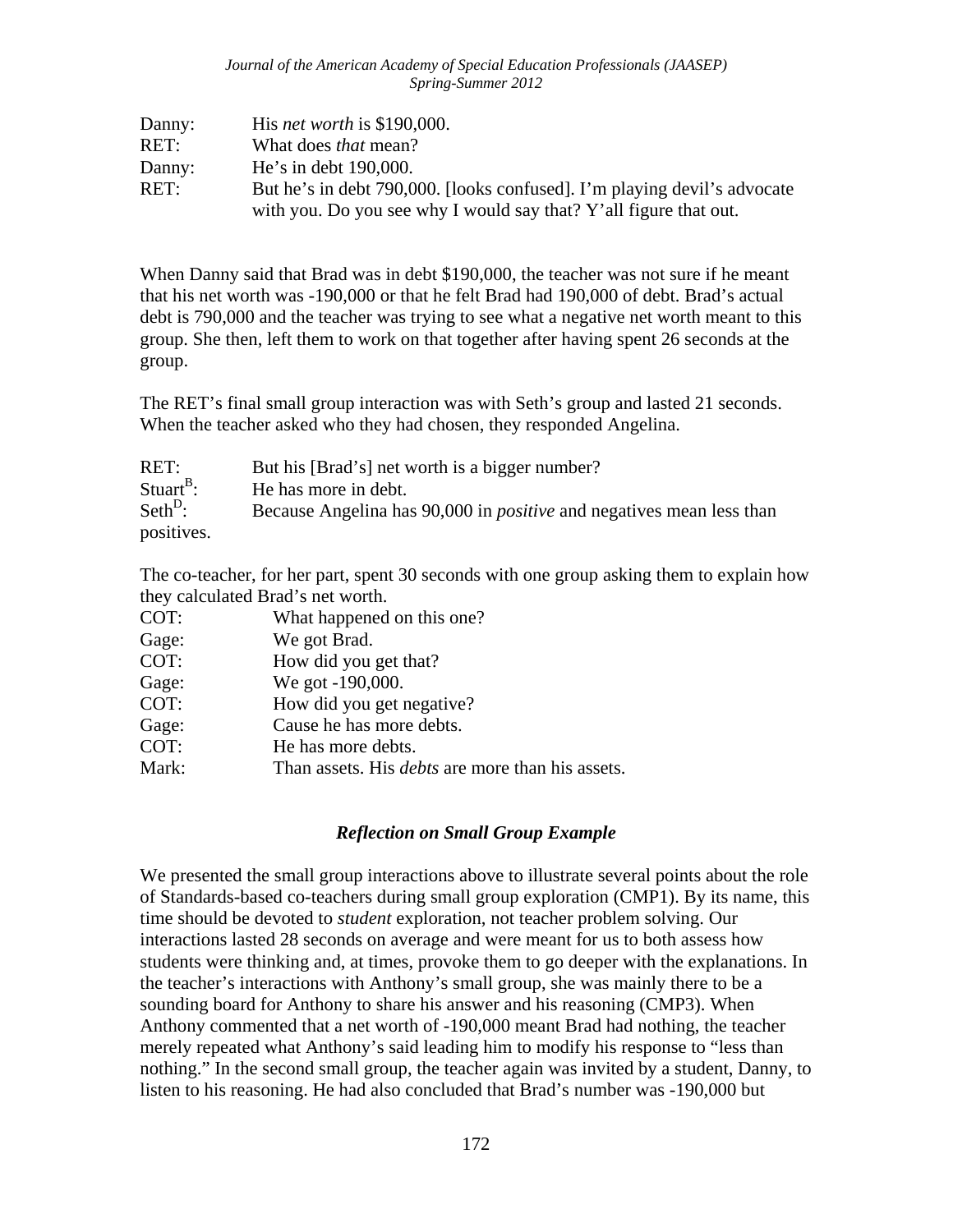called it his debt, not his net worth. The teacher again changed her role from listener/data gatherer to challenger by "playing devil's advocate." Instead of waiting around for them to think through the challenge, she left them to think about it making a note to herself to call on them during whole class discussion. The teacher's final interaction was with Seth's group and since they got -190,000 also, she played devil's advocate with them as well asking them why they chose Angelina when Brad had a higher number (190,000 versus 90,000). For her part, the co-teacher also played the role of listener and challenged them to justify their answer.

Though this explore time lasted less than two minutes, we played the same role during more sustained small group interactions. We attempted to spend the same amount of time at each group as data collectors and challengers. Other roles that we played during explore time were less emphasized in these episodes. We have found ourselves having to:

- manage small groups to keep them on task,
- instruct students on how to work with partners,
- direct instruct certain students about the meaning of the task or on another student's solution process,
- encourage students to record their thinking (CMP4), and
- encourage students to create more efficient or sophisticated solutions (CMP2).

We have never needed to take any student aside for individual one-on-one attention since they are asking for help from peers, learning from whole class discussion and are engaging with the mathematics at a level that makes sense to them. Allowing/expecting students to create their own solutions to problems, most times different from a teacher's, has given our students, in particular those with disabilities, the desire to attempt problems on their own or with partners (CMP1). Additionally, the social and behavioral problems were minimal in this environment since all students were able to find a way to be successful in the tasks.

## *Teaching Students with Disabilities in a Standards-based Environment*

The Common Core State Standards calls on teachers to create classrooms in which students can analyze a problem, create a meaningful solution, prove their thinking to their peers, and critique the reasoning of others. Can and should students with special needs be expected to participate in such classrooms and if so, what does it look like? We have shown examples from our own  $7<sup>th</sup>$  grade, co-taught mathematics class as a way to illustrate that students with disabilities, as well as students who perform below grade level, can and should be expected to create dispositions consistent with the Common Core. There are three key components to creating a standards-based environment that we touched on in this paper:

- Choosing supportive problems,
- The role of the co-teachers, and
- The role of the students.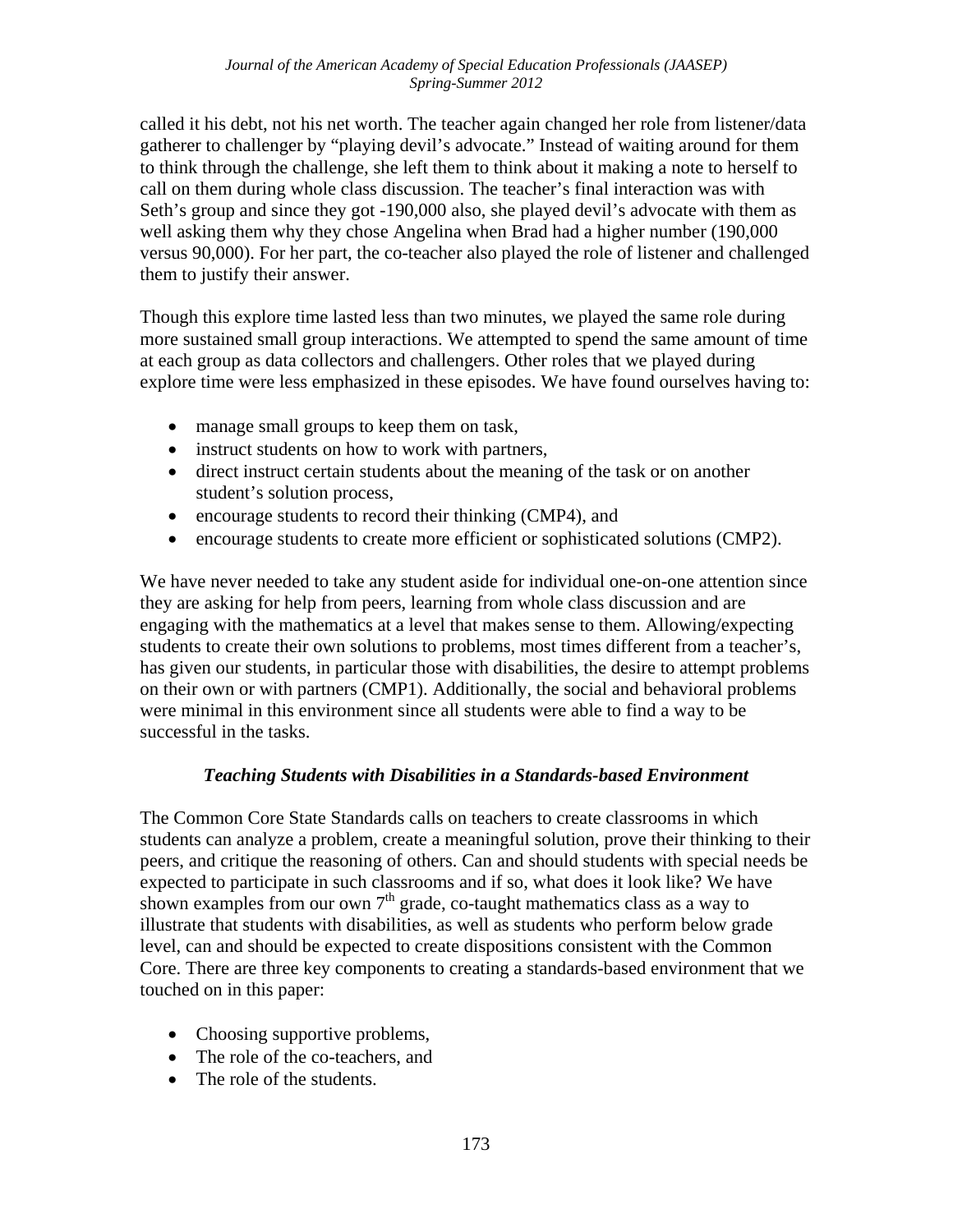First, the co-teachers must find appropriate problems for students so that they do not have to rely solely on direct instruction to introduce concepts. The hallmark of good problems include being 1) grounded in real-world contexts at the beginning of problem solving, 2) accessible to all students regardless of ability, 3) open ended and rich enough for wholeclass discussion, and 4) able to be modeled by students and/or the teacher. If good tasks are chosen, students will be motivated to attempt them and their prior successes can spur them to persevere when the problems get more difficult. Direct instruction will be necessary in a very limited role if the tasks are chosen to build on the students' current understanding. When students with special needs raise their hand immediately upon setting off to solve problems, it will be because they are excited to share their thinking, not calling the teacher over to solve the problem for them.

Second, the role of the standards-based co-teacher changes from information giver to inquisitor and data gatherer. During small group exploration, they can assess students' strategies as well as challenge students who are reasoning at a high level. Instead of showing students how to solve the problem or giving enough hints that students do very little of the work, the co-teacher can suggest that the student work with their peers to cocreate a solution. She can also suggest that students invoke strategies that they had learned the previous day or use models shared by the class. The co-teachers use data assessed from questioning students to organize their follow-up, whole-class debrief session. They must huddle in the class to share observations and decide who will go first and which students' strategies will contribute to the mathematical ideas they are striving to teach. Careful sequencing, questioning, and modeling are the main pedagogical strategies the co-teachers must attend to in a standards-based environment. Additionally, the teachers should insure that students are explaining, asking clarifying questions, and critiquing the solutions of others.

Finally, the students play an important role in creating and maintaining a standards-based environment. We have found that many students with disabilities are so accustomed to direct instruction that it takes some of them a while to learn that we are no longer going to talk them through the steps for solving a problem. Early on in the school year we hear a lot of "Just tell me how to do it" from students with and without special needs. Although they are frustrated initially, they eventually become excited to learn that they are being entrusted to think for themselves and to know that they are able to do so. Many students with disabilities have commented to us that they appreciate being allowed to solve problems in a way that makes sense to them and that it is valued.

Regarding achievement, all students with disabilities made annual learning gains on the state test, with one jumping two levels to gain proficiency and one jumping two levels to get reach the highest level possible. Results like this show that students with disabilities and those performing below grade level can develop a mathematical disposition consistent with the call of the Common Core State Standards as well as make significant gains on the state assessment.